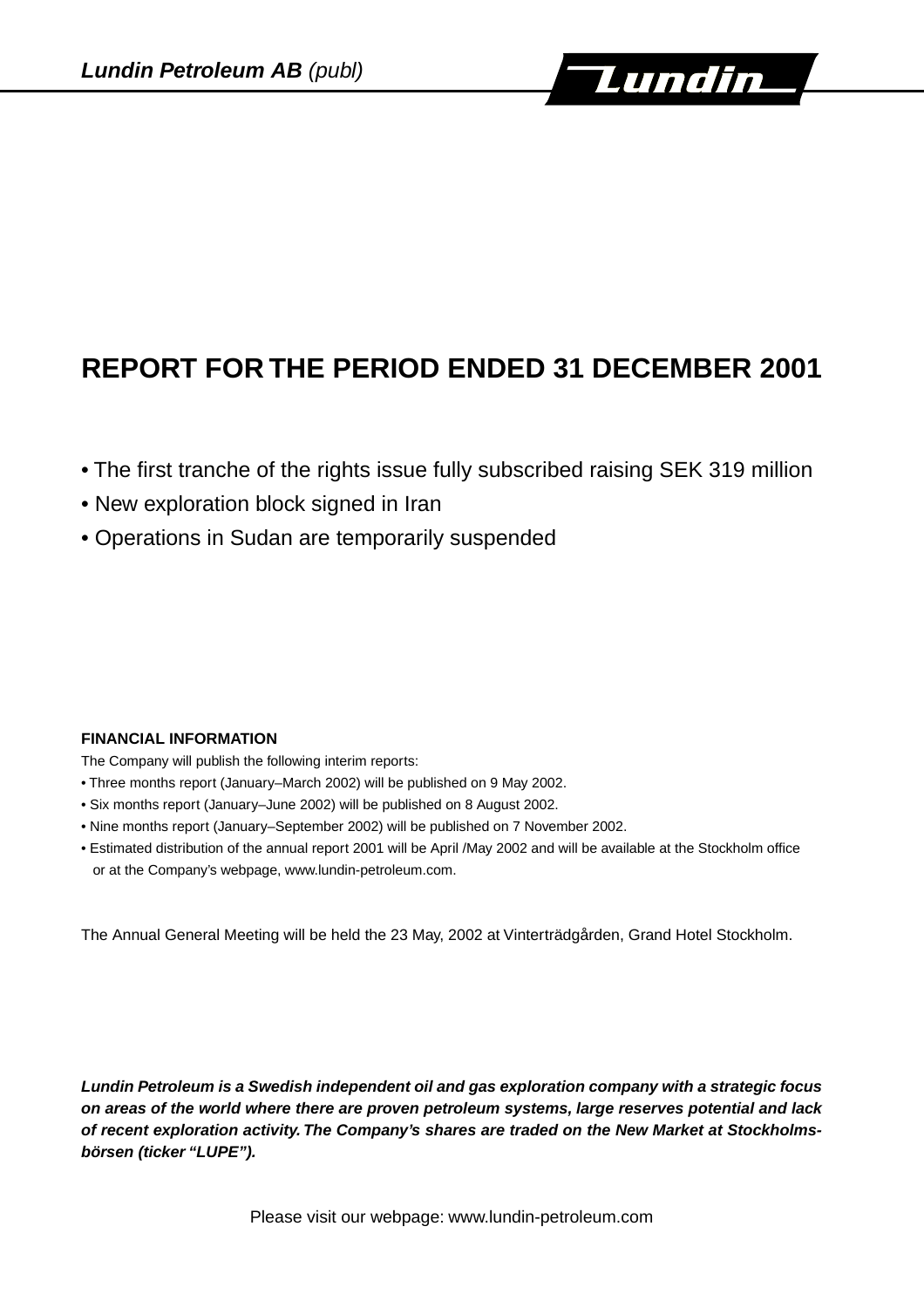#### **LETTER TO SHAREHOLDERS**

#### Dear fellow Shareholders,

## **2001 witnessed the sale of Lundin Oil AB and the creation of Lundin Petroleum AB.**

Lundin Petroleum AB came into existence as a result of the SEK 4 billion take-over of Lundin Oil AB by Talisman Energy Inc. in the summer of 2001. As a result of the transaction Lundin Oil shareholders received SEK 36.5 in cash plus one share in Lundin Petroleum AB for each share held in Lundin Oil.

On 6 September 2001 the shares of the new Company started trading on the new market at Stockholmbörsen with Öhman J:or Fondkommission AB as sponsor. In addition to SEK 68 million in cash the Company had assets of SEK 558 million including strong acreage positions in Sudan. It also had the same Board and Management Team that made Lundin Oil a success. In October 2001 the Company initiated a SEK 558 million rights issue, the first tranche of which was fully subscribed netting the Company SEK 319 million.

In hindsight it is clear that the sale of Lundin Oil was a well-timed and highly lucrative deal for our shareholders. At the time we started talking to Talisman, the oil price was still holding at above USD 25 per barrel. As a result of the economic downturn that was exacerbated by the events of September 11, the oil price has been under pressure since we completed the sale and fell below USD 19 by the end of the year.

It goes without saying that the value of Lundin Oil was directly linked to the oil price.

We have always worked on the basis (that we have to be prepared) to see our projects through until the end (if we want) to maximise the value of the Company. This philosophy has served us well. For instance, we could have walked away from Malaysia and Libya on many occasions when the going was tough. Instead we waited until we got an offer we considered to reflect the full value of the assets.

The same philosophy is being applied to Lundin Petroleum. Sudan is a case in point. As announced on January 22, 2002, operations have been suspended temporarily as a result of deteriorating security conditions. However the potential remains huge and although Sudan is proving to be a very challenging project we intend to persevere until the value of the asset can be fully realised. In addition to logistical difficulties, our engagement in Sudan has raised ethical issues as a result of the ongoing conflict in that country. The question being raised is whether oil fuels the war or sets the conditions for peace by providing the country with the necessary means to lift itself out of poverty. We believe in the latter. Peace and stability are basic necessities for any investor. Long-term investors, such as us, require long-term solutions. This is a message that we have delivered and will continue to deliver to all parties to the conflict, including the Government of Sudan. Ultimately we are confident that both Blocks 5A and 5B (in which our Company has a 40.375% and 24.5% interest respectively) will yield large quantities of oil for the benefit of Sudan as a whole and will create enormous value for you, our shareholders.

As an early indication of this prediction, an independent reserve study by Resource Investment Strategy Consultants (RISC) of Perth, Australia, has assigned proven and probable recoverable reserves of 149.1 million barrels of oil to the Thar Jath Field in Block 5A as of 1st January 2002. This report allows us to book net recoverable reserves of 60.2 millions barrels in Sudan.

Meanwhile in Iran, where the Company has a 40% interest in the Munir Block, we intend to build on our existing relationships with a view to pursue more exploration and development opportunities. Iran is and will continue to be one of the main producers of hydrocarbons in the world, and our objective is to gain a strong foothold in that country.

Finally, we continue to evaluate production opportunities around the world using our extensive industry contacts.The theory of buying while prices are low and selling when they are high is as simple as it is fool proof.

Thank you for your continued support.

Yours sincerely,

Ian H Lundin President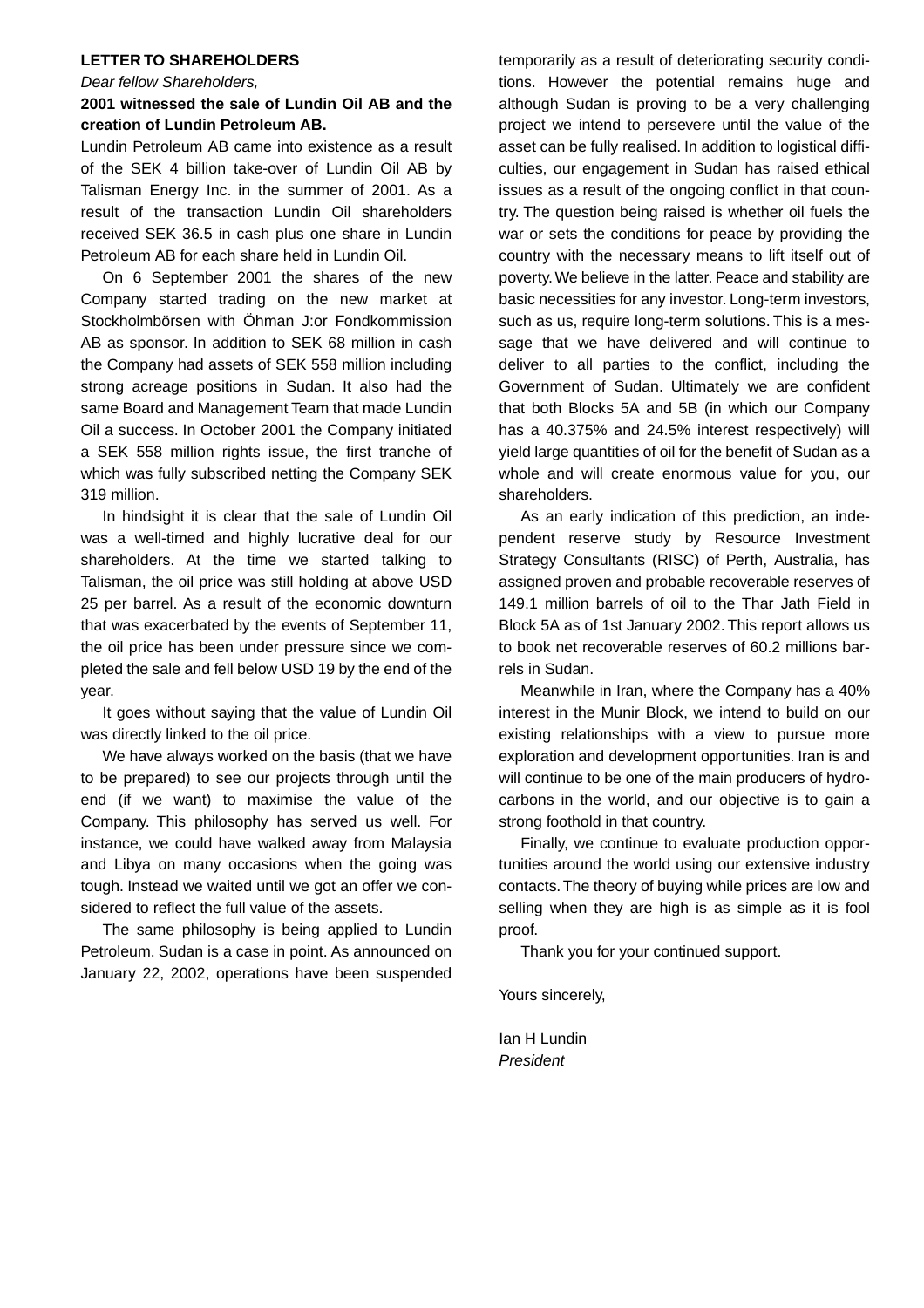## **INCOME STATEMENT**

Service income received for the financial period ended 31 December 2001 amounted to 0.7 MSEK. This amount represents payments by the Sudan Block 5A joint venture partners to Lundin Petroleum as the operator of Block 5A in Sudan.

Other income of 4.4 MSEK is primarily the amount charged to third parties for work carried out by Lundin employees. The amount charged includes 1.1 MSEK relating to work carried out under a transition agreement with Lundin Oil AB relating to the reorganisation of the Lundin Group following the Talisman acquisition.

General and administration expenses amounting to 23.1 MSEK are mainly attributable to salaries, office leases and corporate costs. Included within general and administration expenses is an amount of 4.4 MSEK being non-recurring expenditure relating to the Company's initial share registration on the Stockholmsborsen.

Result from financial investment, net of 22.9 MSEK arises from 2.0 MSEK in interest income received on bank deposits and the USD 1.3 million promissory note issued by Khanty Mansyisk Oil Corporation (KMOC), offset by 0.7 MSEK in currency exchange movements and 24.2 MSEK in finance expenses. Financial expenses comprise primarily an amount of 23.8 MSEK being a write down in the carrying value of the shares held in Khanty Mansiysk Oil Corporation (KMOC). Details of the write down can be found under the heading financial fixed assets.

#### **Fixed assets**

#### Tangible fixed assets

As at 31 December 2001, capitalised expenditure in relation to oil and gas properties amounted to 376.2 MSEK, of which 366.3 MSEK are attributable to Sudan. Tangible fixed assets relating to oil and gas properties are attributable to capitalised cost of exploration, appraisal and development and are accounted for under the full cost method of accounting.

#### Financial fixed assets

Lundin Petroleum holds 37,836 shares representing approximately 10 percent of the undiluted shares in the United States Delaware company KMOC. Lundin Petroleum also holds a USD 1.3 million promissory note issued by KMOC which carries an interest rate of 10 percent per annum.

The shares and the promissory note were transferred from Lundin Oil to Lundin Petroleum according to the reorganisation agreement relating to Talisman Energy's acquisition of Lundin Oil at a value of USD 21.1 million, compared to Lundin Oil's original purchase price of approximately USD 8.4 million.

Lundin Petroleum has agreed to sell its shares and promissory note to Enterprise Oil plc for approximately USD 18.3 million. The shares in KMOC have been written down to the sale value.

#### Restricted cash

As at 31 December 2001, restricted cash of 31.9 MSEK reflects collateral for a bank guarantee to the Minister of Energy and Mining, representing the Republic of the Sudan, in relation to the first commitment period in Block 5B in Sudan.The total exploration expenditure commitment amounts to USD 33 million, of which 33.3 percent is guaranteed by the Block Sudan 5B Partners.The restricted cash reflects Lundin Petroleum's Block 5B paying interest of 27.2 percent. The amount of the bank guarantee and the corresponding cash collateral will be reduced as the work commitments are performed.

## **Current receivables**

As at 31 December 2001, current receivables amounted to 9.5 MSEK. This amount consists of prepaid expenses and other receivables attributable to joint venture partners in respect of operated ventures.

# **Cash and bank**

As at 31 December 2001, Lundin Petroleum's cash position amounts to 301.5 MSEK.

#### **Current liabilities**

As at 31 December 2001, current liabilities amounted to 38.4 MSEK. This amount consists primarily of the Group's share of amounts due for joint venture activities.

#### **Financial position**

As at 31 December 2001, Lundin Petroleum has no interest-bearing liabilities.

On 1 October 2001, the Board of Directors ratified the terms and conditions of the previously notified new share issue with preferential rights being offered to existing shareholders of Lundin Petroleum.

One outstanding share entitled the holder to subscribe for one new share in Lundin Petroleum at a subscription price of SEK 3.00. Following full subscription 106,203,784 shares were issued for proceeds of 302.7 MSEK after share issue costs.

In addition, the subscribers received  $-$  at no cost  $$ one warrant for every two new shares subscribed for. Each warrant entitles the holder to subscribe for one new Lundin Petroleum share at a subscription price of SEK 4.50 during the period 15 May–14 June 2002. In the event the warrants are fully exercised an additional 237 MSEK will be raised after share issue costs.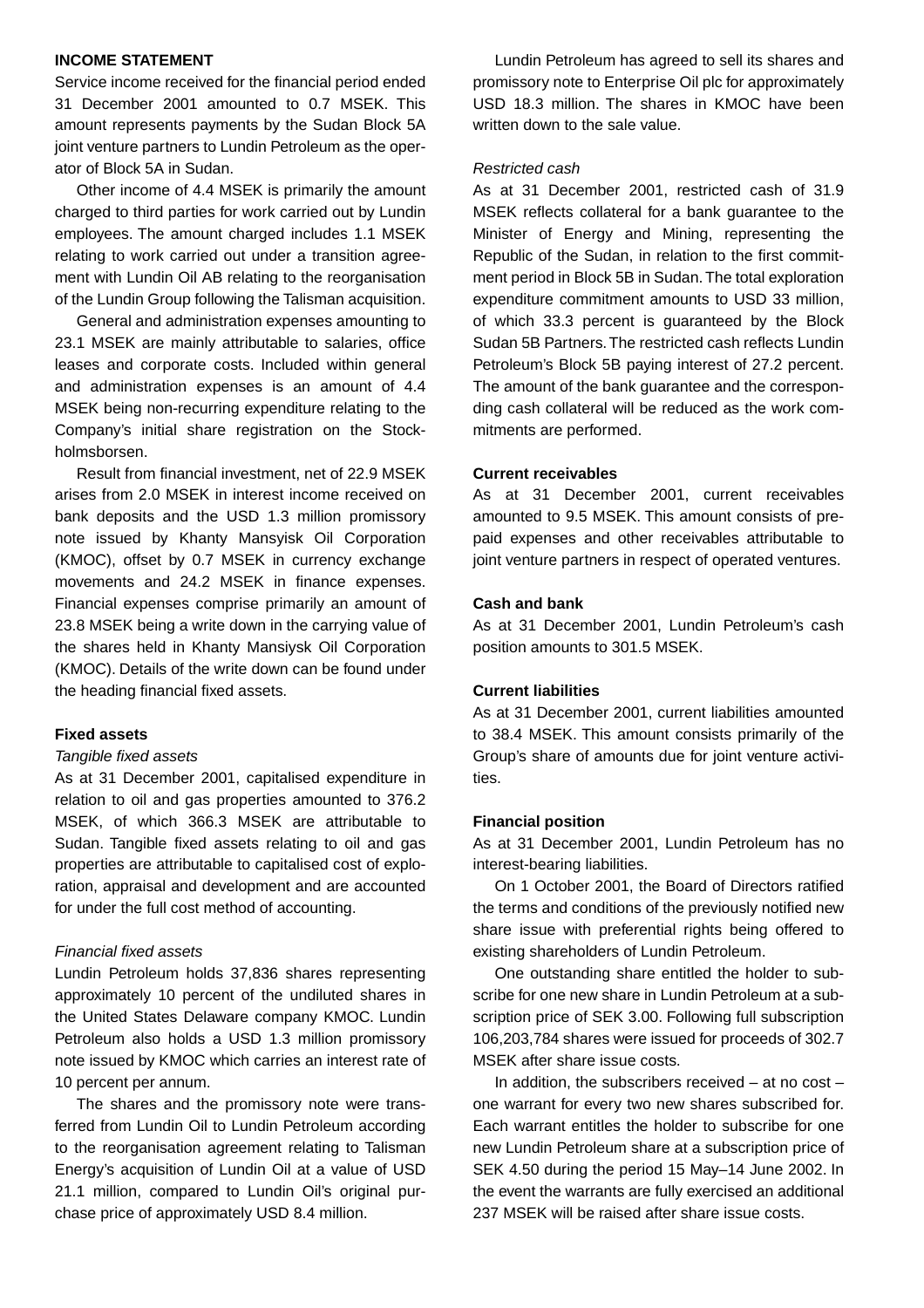## **SHARE DATA**

Under the Group incentive program for employees 2,500,000 incentive warrants with a strike price of SEK 4.30 expiring on 1 May 2004 were issued on 3 October 2001. The incentive warrants are exercisable from 1 May 2002. In accordance with the terms of the issue of the Group incentive program, the number of incentive warrants was increased to 3,175,000 and the exercise price amended to SEK 3.37 following the dilution from the rights issue detailed above.

# **CASH FLOW**

The change in cash and bank is attributable to the raising of equity in Lundin Petroleum and investment in oil and gas operations in Sudan.

#### **DIVIDEND**

The board and the managing director propose that no dividend be paid for the financial period.

# Stockholm 15 February 2002 Ian H. Lundin President and CEO

# **INCOME STATEMENT IN SUMMARY**<sup>1</sup> **1 Parent Parent Parent** Parent

| INVUINL UTALLINLINT IN UUININAINT<br><b>Expressed in TSEK</b>                                                                                                                                                                 | Group<br>4 May 2001-<br>31 Dec 2001 | Group<br>1 Oct 2001-<br>31 Dec 2001 | гани<br>Company<br>4 May 2001-<br>31 Dec 2001 | гансны<br>Company<br>1 Oct 2001-<br>31 Dec 2001 |
|-------------------------------------------------------------------------------------------------------------------------------------------------------------------------------------------------------------------------------|-------------------------------------|-------------------------------------|-----------------------------------------------|-------------------------------------------------|
|                                                                                                                                                                                                                               |                                     |                                     |                                               |                                                 |
|                                                                                                                                                                                                                               | 749                                 | 660                                 | 1,304                                         | 1,150                                           |
| Write off of capitalised exploration costs                                                                                                                                                                                    | $-502$                              | $-502$                              |                                               |                                                 |
|                                                                                                                                                                                                                               | 247                                 | 158                                 | 1,304                                         | 1,150                                           |
|                                                                                                                                                                                                                               | 4,373                               | 2,666                               | 63                                            | 51                                              |
| General and administrative expenses                                                                                                                                                                                           | $-23,145$                           | $-14,895$                           | $-19,036$                                     | $-13,223$                                       |
| Operating result manual contracts and the contracts of the contracts of the contracts of the contracts of the contracts of the contracts of the contracts of the contracts of the contracts of the contracts of the contracts | $-18,525$                           | $-12,071$                           | $-17,699$                                     | $-12,022$                                       |
| Result from financial investments, net                                                                                                                                                                                        | $-22,907$                           | $-23,184$                           | $-23,771$                                     | $-23,789$                                       |
| Result before tax                                                                                                                                                                                                             | $-41,432$                           | $-35,255$                           | $-41,440$                                     | $-35,811$                                       |
|                                                                                                                                                                                                                               | $-551$                              | $-551$                              |                                               |                                                 |
|                                                                                                                                                                                                                               | $-41,983$                           | $-35,806$                           | $-41,440$                                     | $-35,811$                                       |

1. The Group income only reflects the parent company's result and the subsidiaries' results from 21 August 2001, being the date of the transfer of the assets into the Group following the acquisition of Lundin Oil AB being declared unconditional by Talisman Energy Inc.

# **BALANCE SHEET IN SUMMARY**

As at 31 December 2001

|                                                             |         | <b>Parent</b> |
|-------------------------------------------------------------|---------|---------------|
| <b>Expressed in TSEK</b><br><b>Note</b>                     | Group   | Company       |
| <b>Assets</b>                                               |         |               |
| Tangible fixed assets                                       |         |               |
|                                                             | 376,181 |               |
|                                                             | 6,254   | 55            |
|                                                             | 382,435 | 55            |
|                                                             | 227,425 | 681,160       |
|                                                             | 609,860 | 681,215       |
| <b>Current assets</b>                                       |         |               |
|                                                             | 9,475   | 2,539         |
| Cash and bank, and short term investments                   | 301,519 | 193,683       |
|                                                             | 310,994 | 196,222       |
|                                                             | 920,854 | 877,437       |
| <b>Shareholders' equity and liabilities</b>                 |         |               |
| Shareholders' equity                                        |         |               |
| including net result for the period 3                       | 882,467 | 871,039       |
| <b>Current liabilities</b>                                  | 38,387  | 6,398         |
| Total shareholders' equity and liabilities <b>contained</b> | 920,854 | 877,437       |
| Pledged assets and contingent liabilities                   |         |               |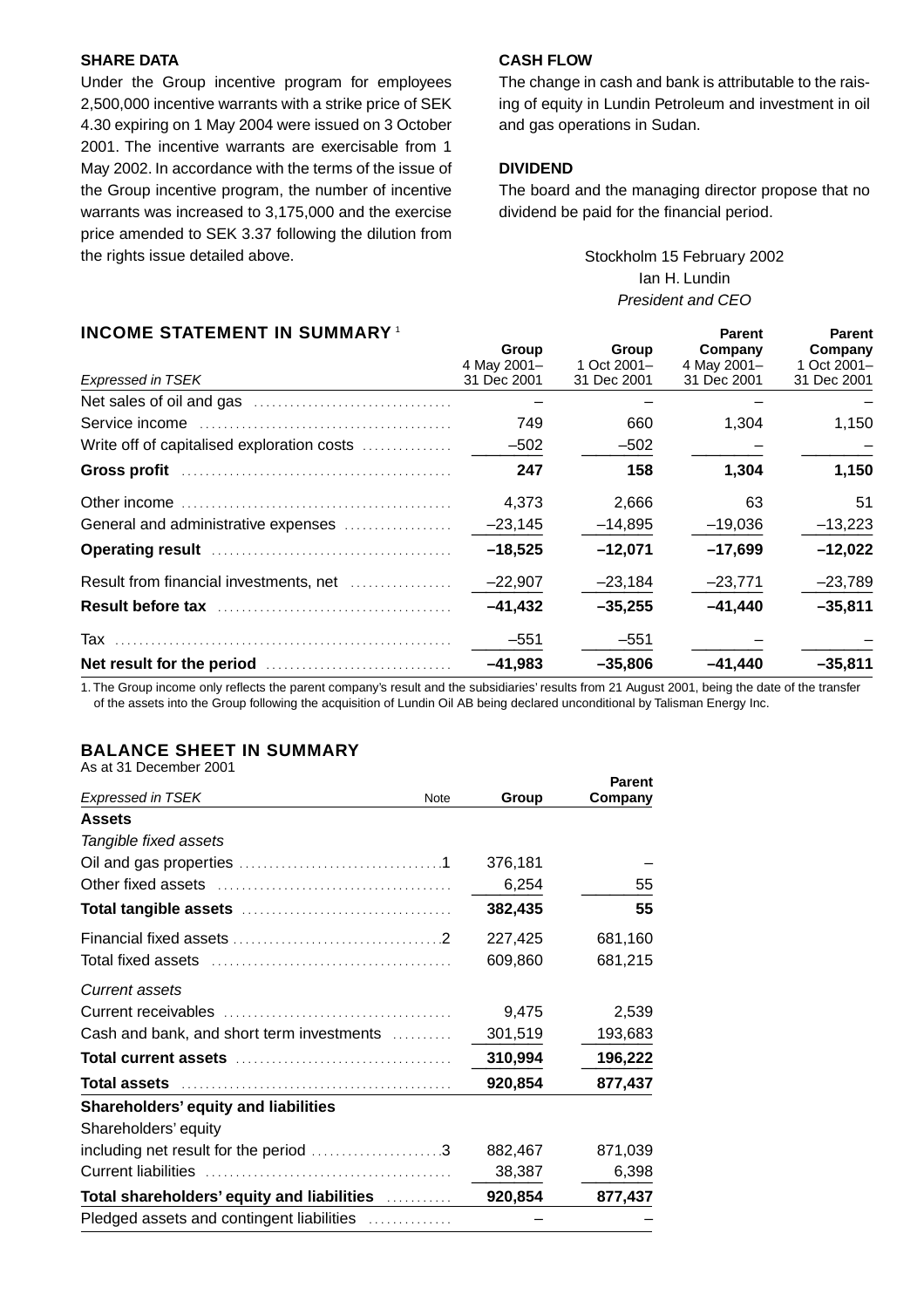# **CASH FLOW STATEMENT IN SUMMARY** <sup>1</sup> **Parent Parent**

| Expressed in TSEK                                        | Group<br>4 May 2001-<br>31 Dec 2001 | Group<br>1 Oct 2001-<br>31 Dec 2001 | Company<br>4 May 2001-<br>31 Dec 2001 | Company<br>1 Oct 2001-<br>31 Dec 2001 |
|----------------------------------------------------------|-------------------------------------|-------------------------------------|---------------------------------------|---------------------------------------|
| Cash flow used in operations                             |                                     |                                     |                                       |                                       |
|                                                          | $-41,983$                           | $-35,806$                           | $-41,440$                             | $-35,811$                             |
| Adjustments for non-cash items                           | 25,485                              | 25,110                              | 22,725                                | 22,763                                |
|                                                          | 20,265                              | 23,357                              | 3,859                                 | $-4,724$                              |
| Total cash flow from/used in operations                  | 3,767                               | 12,661                              | $-14,856$                             | $-17,772$                             |
| Cash flow used for investments                           |                                     |                                     |                                       |                                       |
|                                                          | 5                                   | 160                                 |                                       |                                       |
| Investment in shares in subsidiary                       |                                     |                                     | $-95,297$                             | $-95,297$                             |
| Investment in oil and gas properties                     | $-77,263$                           | $-70,733$                           |                                       |                                       |
|                                                          | $-1,071$                            | $-891$                              | $-55$                                 | $-55$                                 |
| Total cash flow used for investments <i>minimization</i> | $-78,329$                           | $-71,464$                           | $-95,352$                             | $-95,352$                             |
| Cash flow from financing                                 |                                     |                                     |                                       |                                       |
|                                                          | 303,891                             | 302,829                             | 303,891                               | 302,829                               |
| Total cash flow from financing                           | 303,891                             | 302,829                             | 303,891                               | 302,829                               |
|                                                          | 229,329                             | 244,026                             | 193,683                               | 189,705                               |
| Cash and bank at the beginning of the period             |                                     | 55,266                              |                                       | 3,978                                 |
| Cash contributed in connection with formation            | 69,792                              |                                     |                                       |                                       |
| Currency exchange difference in cash and bank            | 2,398                               | 2,227                               |                                       |                                       |
| Cash and bank at the end of the period                   | 301,519                             | 301,519                             | 193,683                               | 193,683                               |

1. The reorganisation transactions carried out in the creation of the Group are not included in the cash flow statement because they do not involve the movement of cash.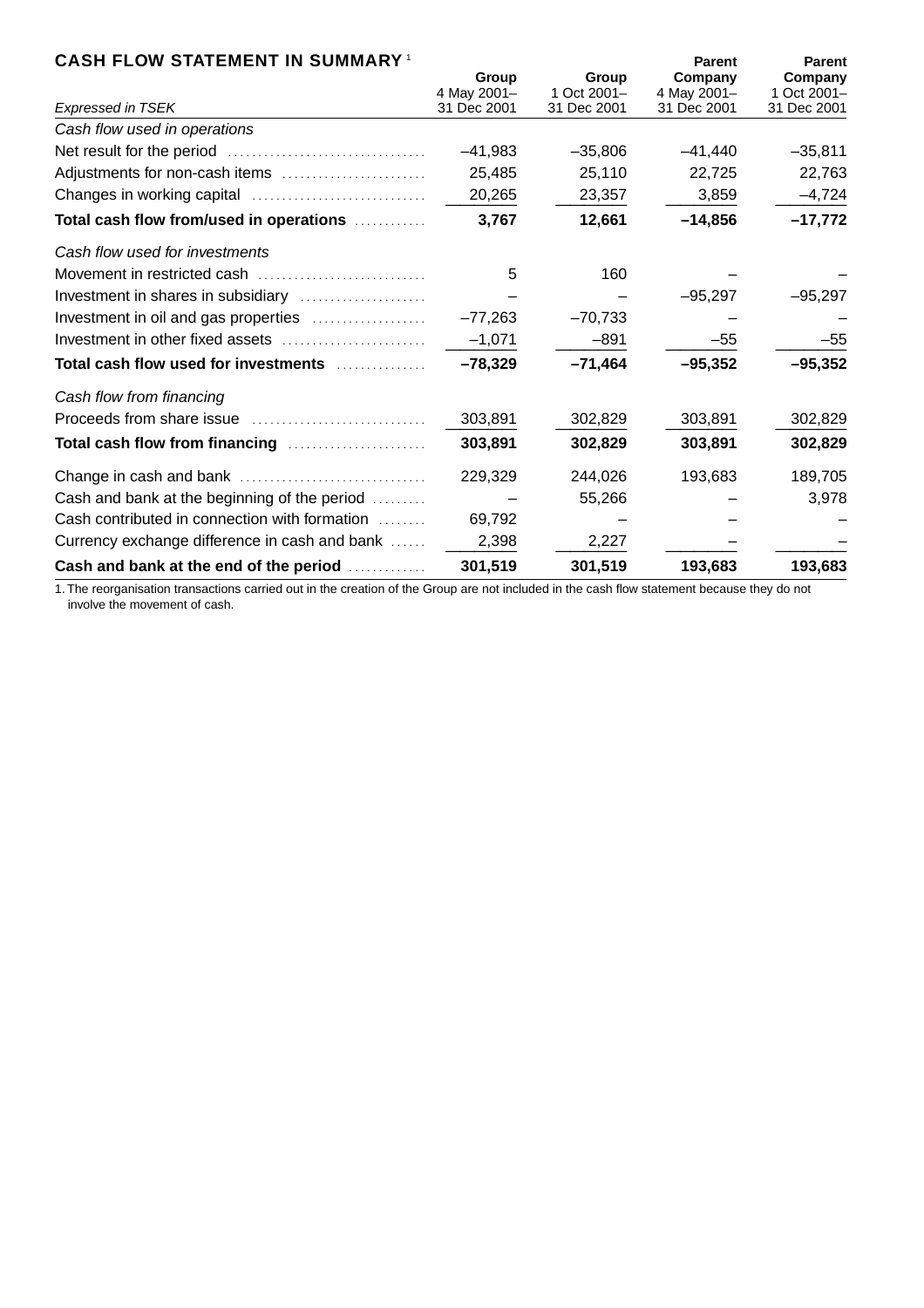| <b>NOTES TO THE FINANCIAL STATEMENTS</b> |  |
|------------------------------------------|--|
|------------------------------------------|--|

| Note 1: Oil and gas properties                                                                                                           |                            | <b>Parent</b>            |
|------------------------------------------------------------------------------------------------------------------------------------------|----------------------------|--------------------------|
| <b>Expressed in TSEK</b>                                                                                                                 | Group                      | Company                  |
|                                                                                                                                          | 366,289                    |                          |
|                                                                                                                                          | 9,892                      |                          |
| Total oil and gas properties                                                                                                             | 376,181                    |                          |
| Note 2: Financial fixed assets<br><b>Expressed in TSEK</b><br>the control of the control of the control of the control of the control of | Group                      | <b>Parent</b><br>Company |
|                                                                                                                                          | 181,619                    | 181,619                  |
|                                                                                                                                          |                            | 485,674                  |
| Promissory note from KMOC                                                                                                                | 13,867                     | 13,867                   |
| Bank deposit to support a guarantee in respect of                                                                                        |                            |                          |
| work obligations of Sudan, Block 5B                                                                                                      | 31,939                     |                          |
| Total financial fixed assets                                                                                                             | 227,425                    | 681,160                  |
| Note 3: Shareholders' equity<br>Expressed in TSEK                                                                                        | <b>Number of</b><br>shares | <b>Share</b><br>capital  |
| <b>Share capital</b>                                                                                                                     |                            |                          |
| Initial formation of the Company                                                                                                         | 1,000                      | 100                      |
|                                                                                                                                          | 9,999,000                  |                          |
|                                                                                                                                          | 92,861,283                 | 929                      |
|                                                                                                                                          | 3,342,501                  | 33                       |
|                                                                                                                                          |                            | 1,062                    |
|                                                                                                                                          |                            | 2,124                    |
|                                                                                                                                          | Group                      | Parent<br>Company        |
| Shareholders' equity, including net result for the period                                                                                |                            |                          |
|                                                                                                                                          | 2,124                      | 2,124                    |
|                                                                                                                                          | 301 767                    | 301 767                  |
|                                                                                                                                          | 608,588                    | 608,588                  |
|                                                                                                                                          | 11,971                     |                          |
|                                                                                                                                          | $-41,983$                  | $-41,440$                |
|                                                                                                                                          | 882,467                    | 871,039                  |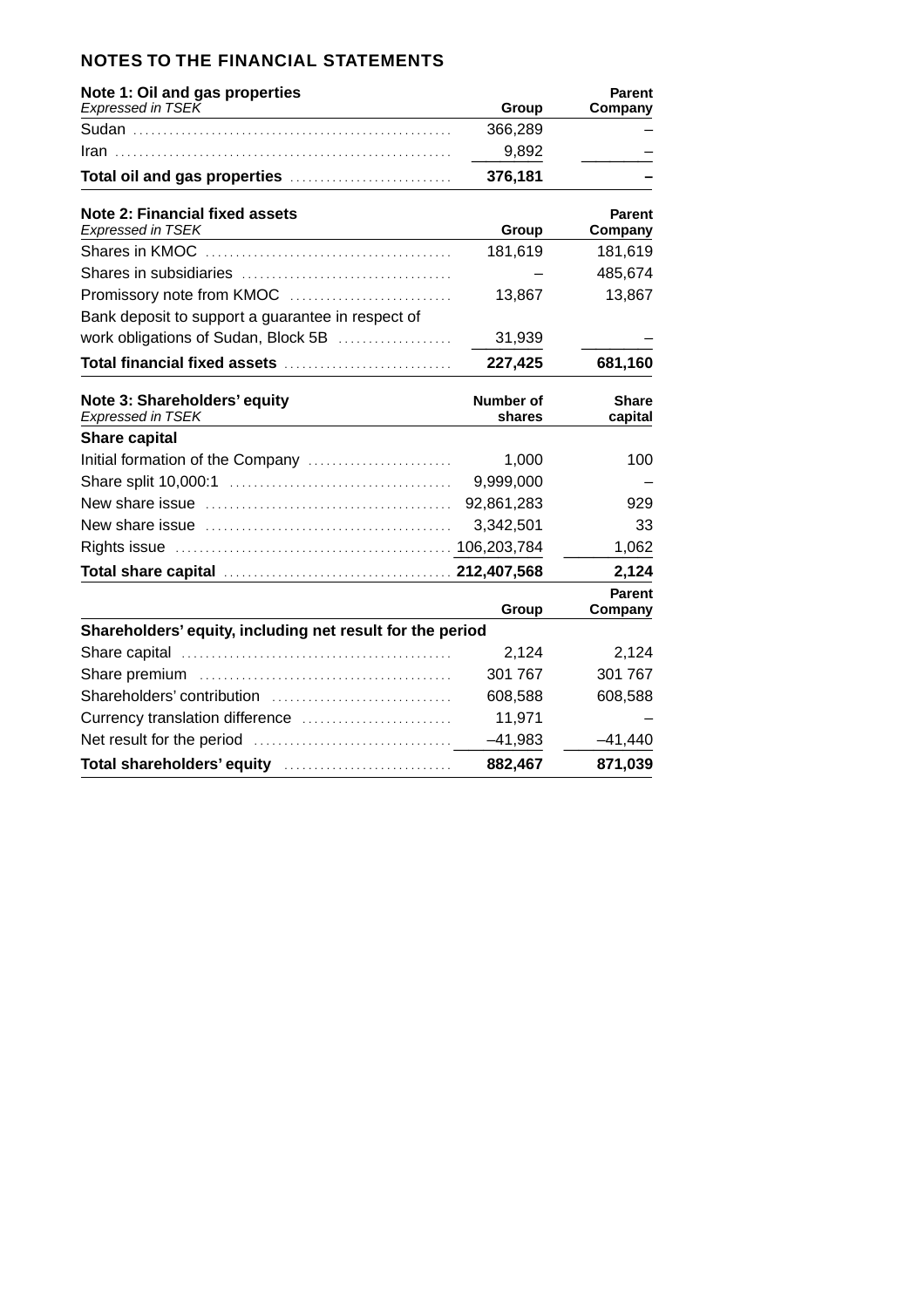#### **KEY DATA** For the period 4 May–31 December 2001

| Group |
|-------|
| $-6$  |
| $-6$  |
|       |
| 96    |
| 96    |
|       |
|       |
|       |

1. Return on equity is defined as the Group's net result divided by average shareholders' equity (the average over the Group's existence).

2. Return on capital employed is defined as the Group's income before tax plus interest expenses plus/less exchange differences on financial loans divided by the average capital employed (the average balance sheet total less non interest-bearing liabilities over the Group's existence).

3. Debt/equity ratio is defined as the Group's interest-bearing liabilities in relation to shareholders' equity.

- 4. Equity ratio is defined as the Group's shareholders' equity, including minority interest, in relation to balance sheet total.
- 5. Share of risk capital is defined as the sum of the shareholders' equity and deferred taxes, including minority interest, divided by balance sheet total.
- 6. Interest coverage ratio is defined as the Group's income before tax plus interest expenses plus/less exchange differences on financial loans divided by interest expenses.
- 7. Operating cash flow/interest expenses is defined as the Group's operating income less production costs and less current taxes divided by the interest charge for the period.
- 8. Yield is defined as dividend in relation to quoted share price at the end of the financial period.

# **DATA PER SHARE**

|  |  | 4 May-31 December 2001 |  |
|--|--|------------------------|--|
|--|--|------------------------|--|

|                                                                                 | Group       |
|---------------------------------------------------------------------------------|-------------|
|                                                                                 | 4.1         |
|                                                                                 | 0.0         |
|                                                                                 | 0.1         |
|                                                                                 | $-0.4$      |
|                                                                                 | $-0.4$      |
|                                                                                 |             |
| Quoted price at the end of the financial period                                 |             |
|                                                                                 | 4.25        |
|                                                                                 | 212,407,568 |
|                                                                                 | 105,142,301 |
| Weighted average number of shares for the period (fully diluted) <sup>5</sup> . | 105,813,439 |

1. Shareholders' equity per share is defined as the Group's shareholders' equity divided by the number of shares at period end.

2. Operating cash flow per share is defined as the Group's operating income less production costs and less current taxes divided by the weighted average number of shares for the period.

3. Cash flow used in operations per share is defined as cash flow used in operations in accordance with the consolidated statement of cash flow divided by the weighted average number of shares for the period.

- 4. Earnings per share is defined as the Group's net result divided by the weighted average number of shares for the period.
- 5. Earnings per share fully diluted is defined as the Group's net result divided by the fully diluted weighted average number of shares for the period.
- 6. Weighted average number of shares is defined as the number of shares at the beginning of the period with newly issued shares weighted for the proportion of the period they are in issue.

Stockholm 15 February 2002 Ian H. Lundin President and CEO

The fourth quarter report has not been subject to review by the auditors of the company.